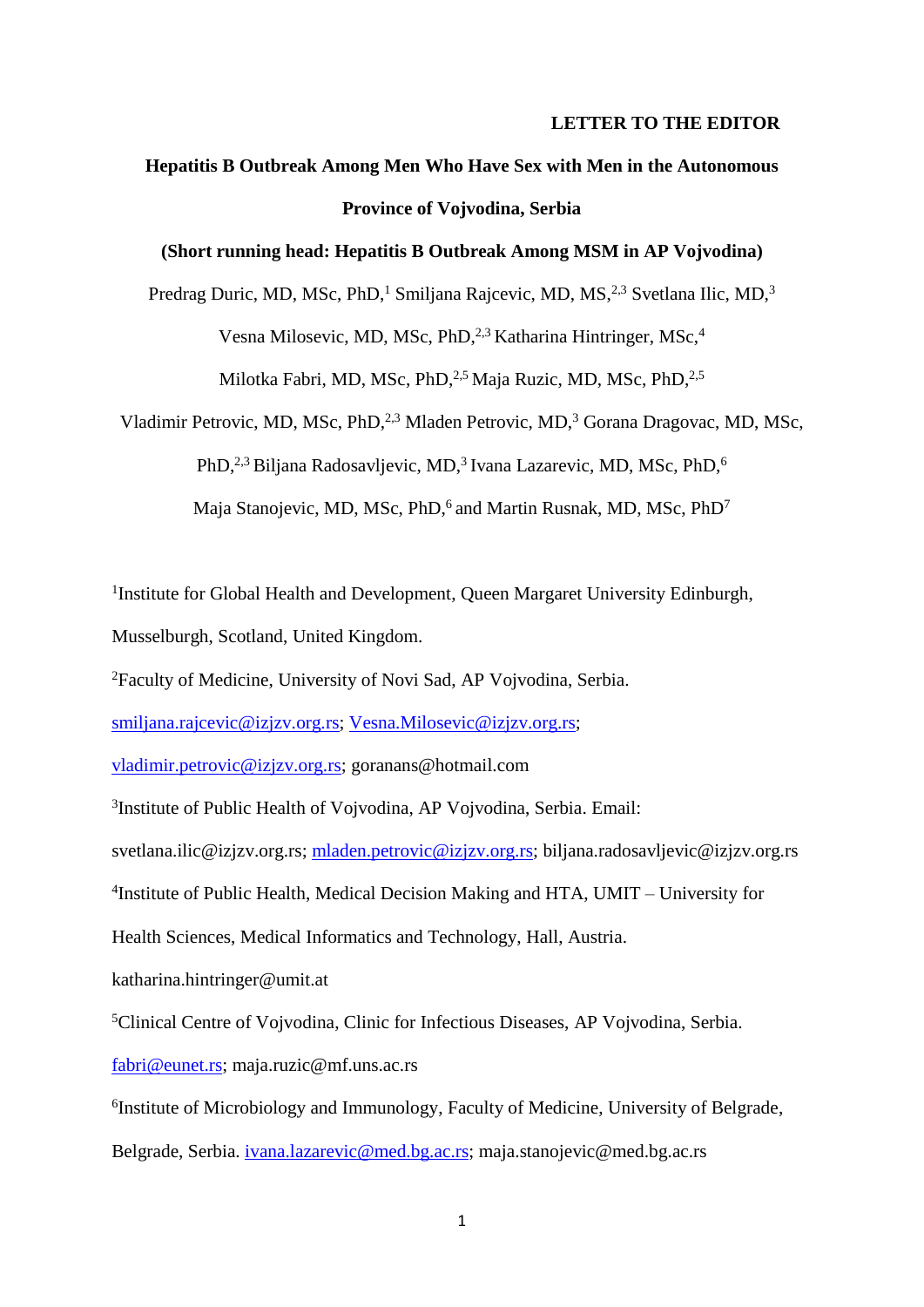<sup>7</sup>Faculty of Health and Social Work, University of Trnava, Trnava, Slovak Republic.

rusnakm@truni.sk

## **Address Correspondence to:**

Predrag Duric, MD, MSc, PhD Institute for Global Health and Development Queen Margaret University Edinburgh Queen Margaret University Drive Musselburgh, EH21 6UU Scotland United Kingdom Email: PDuric@qmu.ac.uk Phone: +44 (0)131 474 0000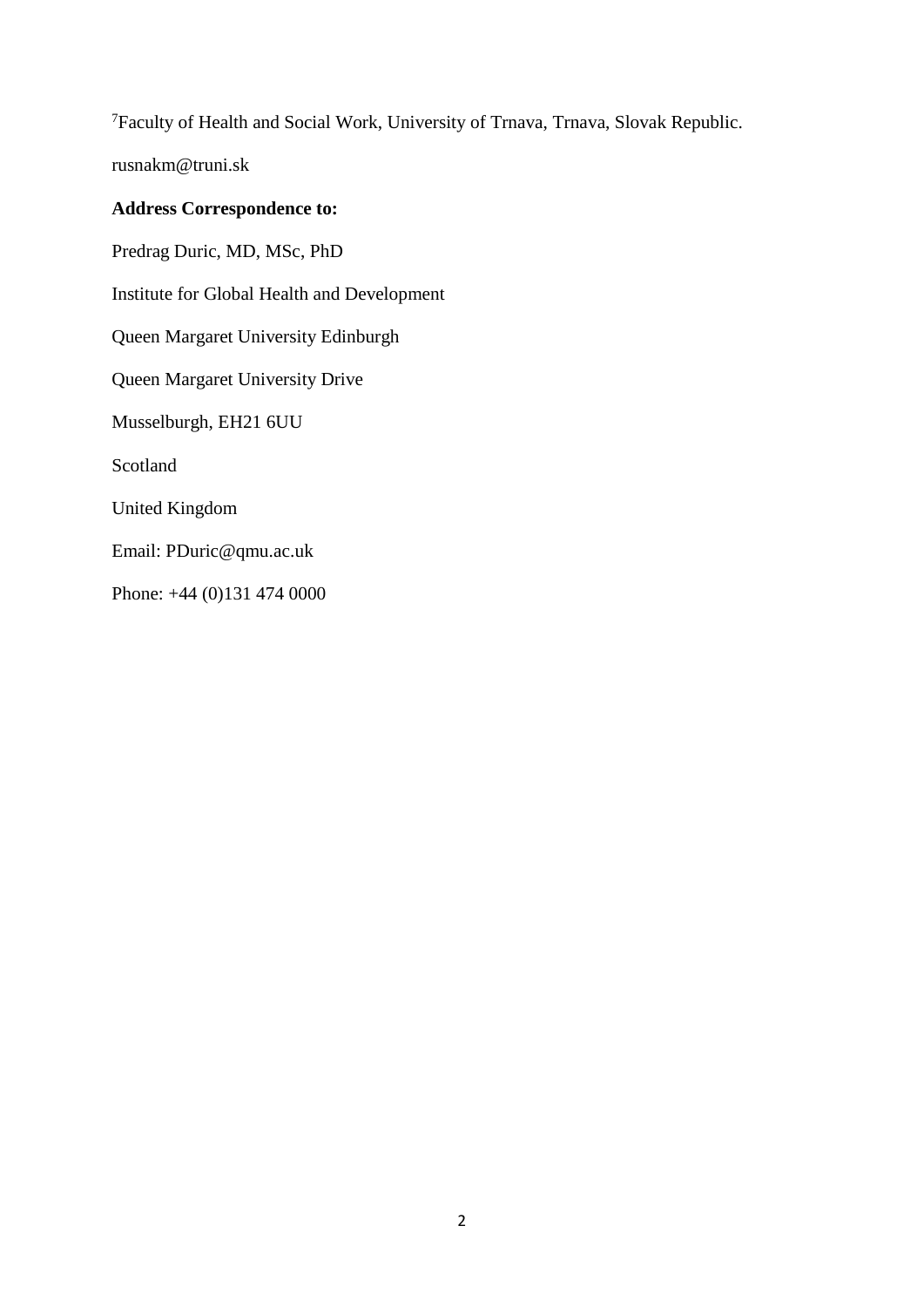Dear Editor:

The European Centre for Disease Prevention and Control reported that there were 2896 acute hepatitis B cases in 24 EU/EEA countries in 2013.<sup>1</sup> The incidence ranged from 0.1 cases per 100,000 in France and Portugal to 4.3 per 100,000 in Latvia, with a male-to-female ratio of 2.2:1 in EU/EEA countries, and transmission among men who have sex with men (MSM) reported in 9.4% of all cases of acute hepatitis B. <sup>1</sup> Some authors consider hepatitis B virus (HBV) infection to be endemic in the MSM population with the incidence 20 times higher in MSM than in the general population worldwide. <sup>2</sup> However, data on HBV prevalence among MSM are available for only four EU/EEA countries. 3 Six to ten percent of MSM infected with HBV worldwide are co-infected with HIV.<sup>4</sup>

In AP Vojvodina, no cases of acute hepatitis B among MSM were reported from 2000 to 2009. According to active hepatitis B surveillance data from the Institute of Public Health of Vojvodina, during this time the average yearly incidence of acute hepatitis B was 3.9 per 100,000 in the general population (Table 1).<sup>5</sup> As it is the responsibility of a patient with HBV to declare their potential exposures, it is possible that some MSM with HBV did not report their sexual risk behavior. Nevertheless, among MSM who were tested for HBV and did report their sexual risk behavior, none were HBV positive (neither acute nor chronic infection). Eight hundred and one cases of acute hepatitis B were reported during this period with a male/female incidence rate ratio of 1.5.

In June 2011, an agglomeration of acute hepatitis B in MSM was observed. The case definition for acute hepatitis B included onset of any sign or symptom consistent with acute viral hepatitis and either jaundice or elevated serum alanine aminotransferase (ALT) levels >100 IU/L and detection of hepatitis B surface antigen (HBsAg) in serum or absence of symptoms and detection of HBsAg in serum with a documented negative HBsAg test result within six months prior to a positive test. After retrospective analysis and active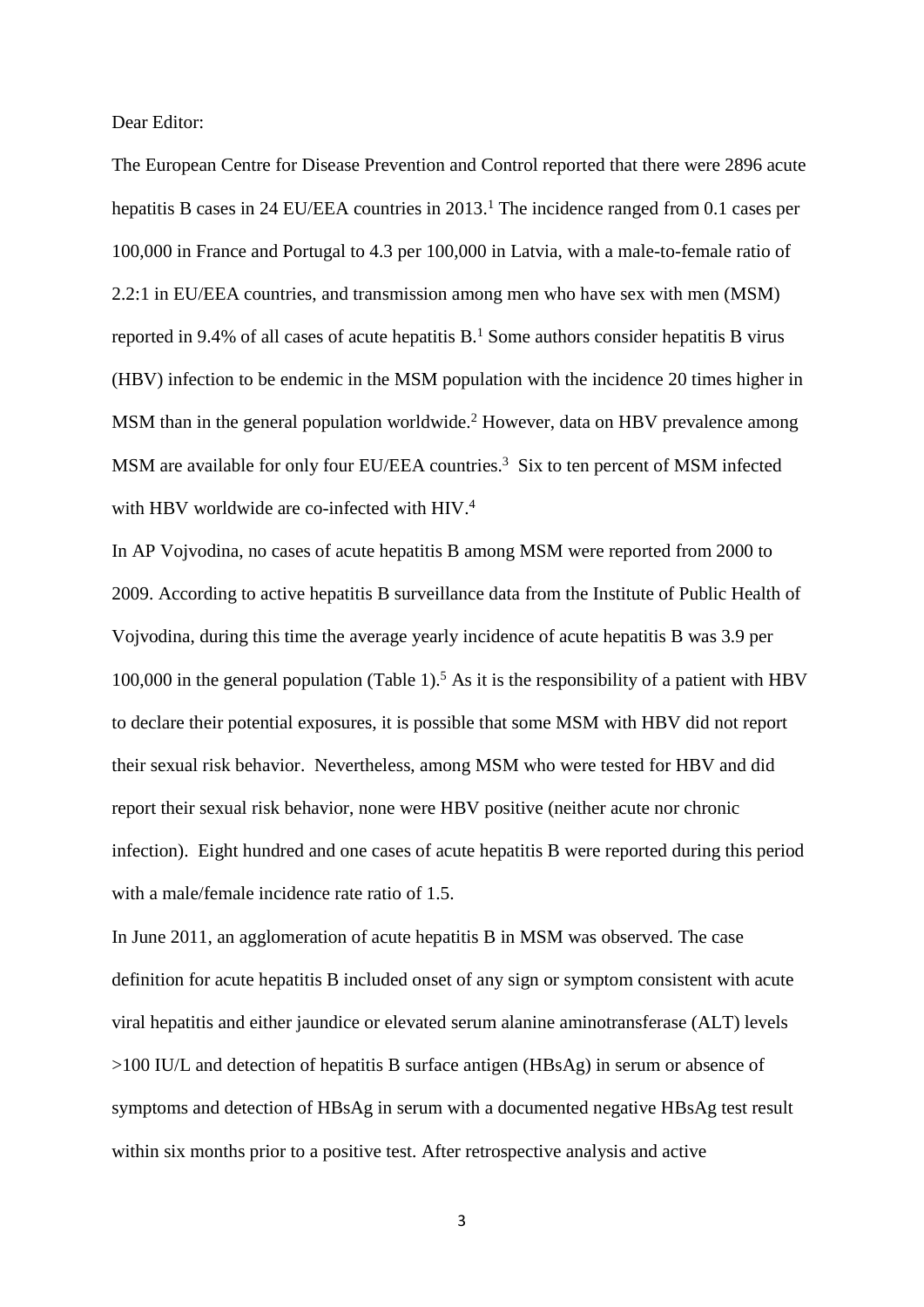epidemiological investigation, 30 acute hepatitis B cases in MSM were identified, with the first case identified in January 2010 retrospectively. By the end of October 2012, thirty-one other cases of acute hepatitis B among MSM had been identified. This was the first outbreak recognized in the MSM population in Serbia. According to the Serbian "Law on Protection of Population from Communicable Diseases", <sup>6</sup> an outbreak is defined as "an occurrence of a communicable disease unusual by the number of cases, time, place and population affected, or unusual increase in the number of patients with complications or death, as well as the occurrence of two or more interrelated cases of communicable disease that never occurred in one area or an occurrence of several cases of diseases whose cause is unknown and is accompanied by a fever condition".

Sexual behavior was assessed based on self-reporting during the anamnesis as per routine. It is possible, however, that both patients and physicians had become more open to talking about sexual behavior than they were previously due to efforts to create a clinical atmosphere more conducive to disclosure of sexual orientation. Nevertheless, in MSM-friendly testing sites no cases of acute had been identified during the previous decade. As more than half (61/118) of the acute hepatitis B infections identified in men during 2010-2012 were among MSM, we believe that these hepatitis B infections among MSM reflect an outbreak, not just an increase in disclosure.

The median age of the MSM with hepatitis B was 28, with an age range of 19-52. Students comprised 33% of all cases. Almost all of the MSM (97%) had not been vaccinated against HBV. Genotype information was available for 11 cases. All but one of the MSM were infected with an identical genotype A strain with subtype adw2. One genotype D isolate with the D3 sub-genotype was isolated. Genotype A, which was predominant in this sample of MSM in AP Vojvodina, has also been found to be predominant in the MSM population across Europe and in MSM worldwide. <sup>2</sup> On the contrary, genotype D is the most common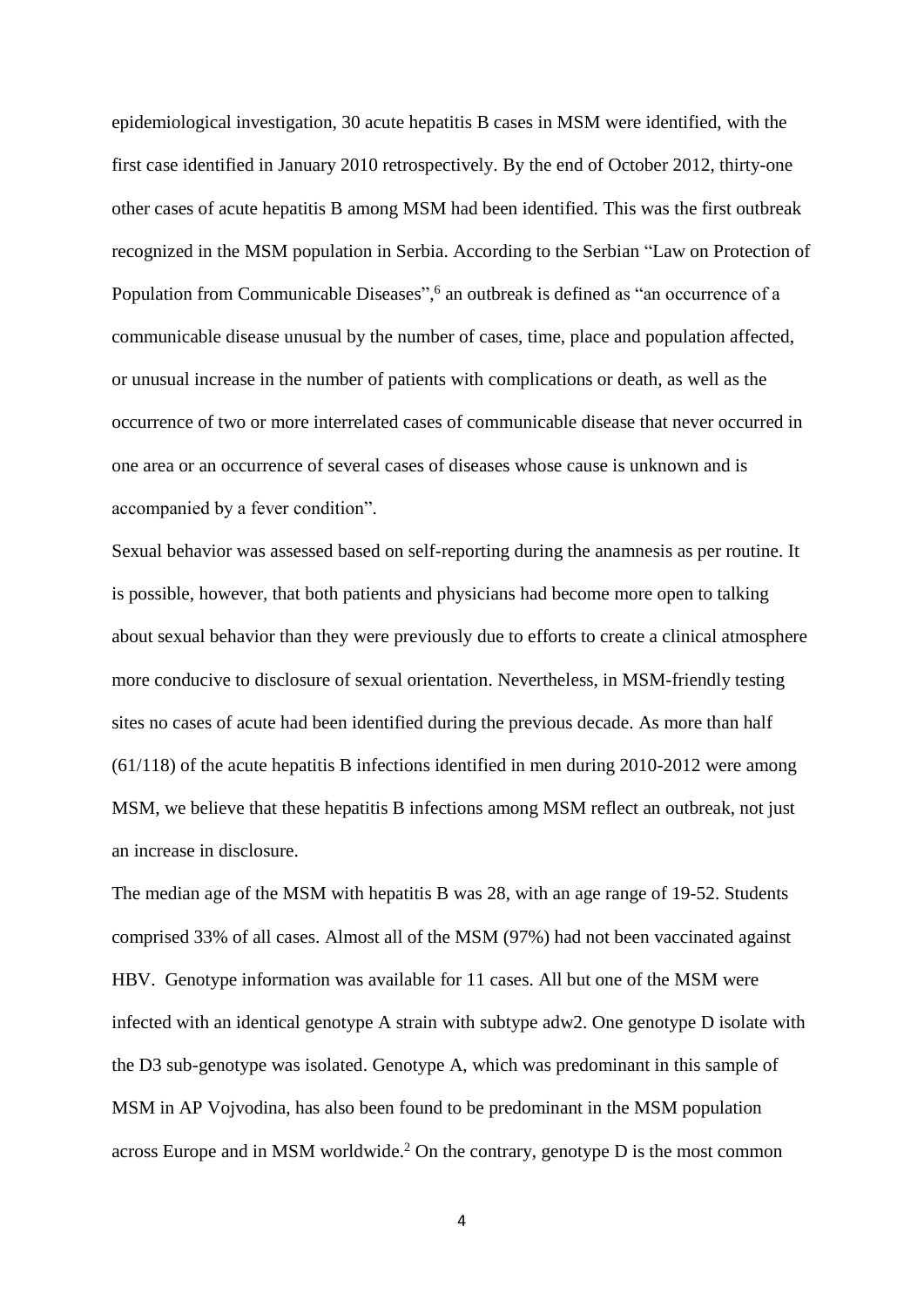genotype in the general population in Eastern Europe and Eastern Mediterranean countries, as well as in Serbia. 7

Several measures were introduced with the aim of controlling the outbreak among MSM in AP Vojvodina. A voluntary counselling and testing (VCT) site was established in a drop-in center for MSM in Novi Sad, where all clients were counselled about the prevention of hepatitis B and vaccination against HBV was recommended. In other existing VCT centers, counsellors were sensitized to offer HBV testing and vaccination to MSM. In addition, testing and vaccination (if negative) were recommended to the sexual partners of those who tested positive.

In a country where the MSM population is still much stigmatized, implementation of broad preventive programs is difficult. The Republic of Serbia adopted the Law on the Prohibition of Discrimination<sup>8</sup> in 2009 and the Strategy for Prevention and Protection Against Discrimination<sup>9</sup> in 2013, which state explicitly that sexual orientation is a private matter and that no one can be invited to disclose their sexual orientation, but anyone has the right to disclose their sexual orientation. Discrimination due to disclosure is prohibited and discrimination based on sexual orientation is considered as a severe case of discrimination. However, the penalties for discrimination are low (US\$45-850).

A law on patients' rights<sup>10</sup> from 2013 states that "a patient has the right to the confidentiality of all personal information that he has communicated to the competent healthcare professional or healthcare associate, including those related to his state of health and potential diagnostic and therapeutic procedures, as well as the right to protection of his privacy during the conduct of diagnostic testing and treatment in whole" and it prohibits healthcare workers from informing other people about the patients' personal information. However, the LGBT population in Serbia remains highly stigmatized with almost half of the population considering homosexuality to be an illness and 80% reporting that they would not accept an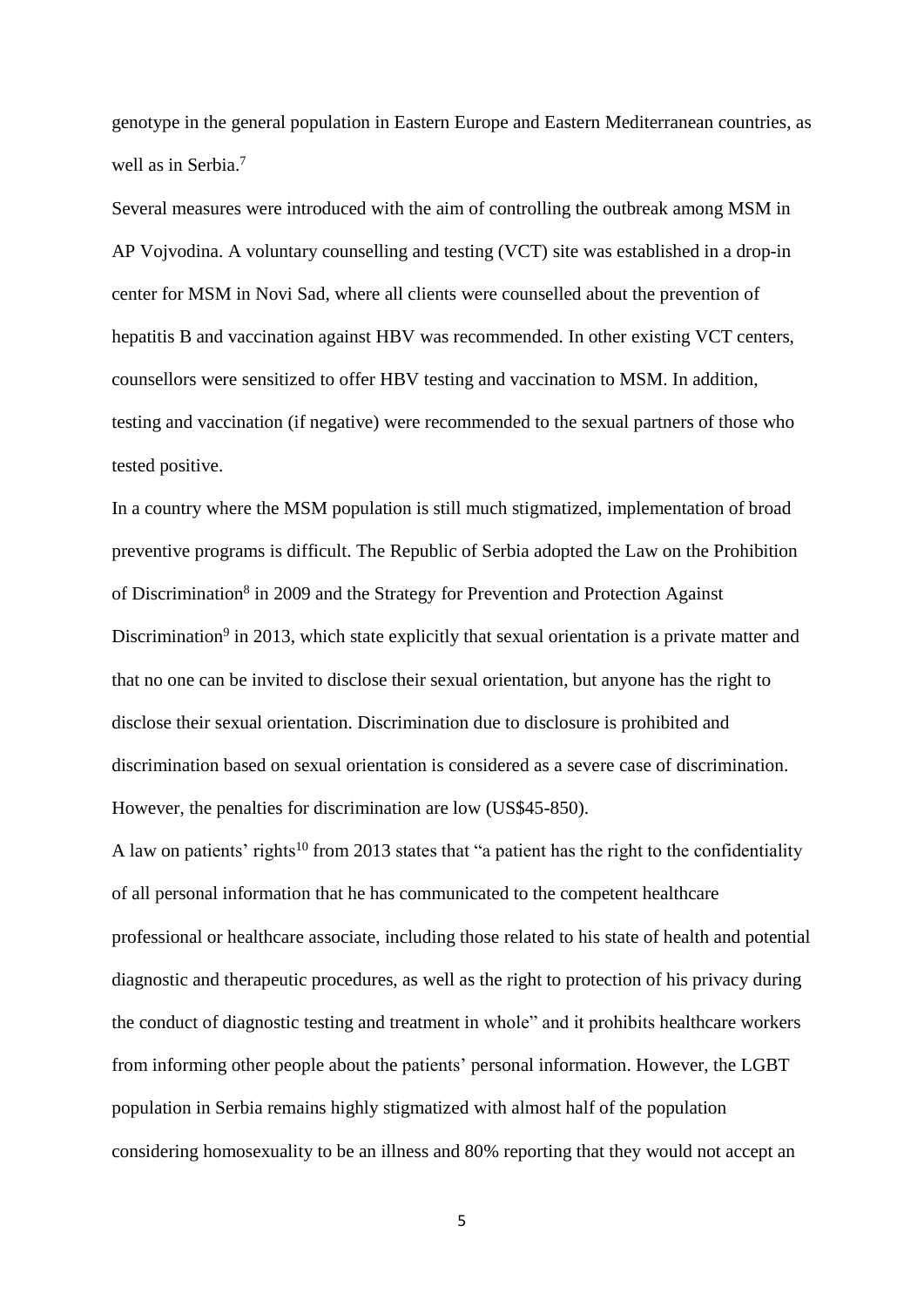LGBT person in their family.<sup>11</sup> Some of the factors that contribute to existing stereotypes and prejudices about LGBT populations and promote heterosexuality only as desirable are churches, conservative nationalistic political parties, right-wing movements, and some public institutions (health institutions, police, etc). 12

Advocacy is needed to reduce the risk of hepatitis B in the MSM population. This advocacy should be directed toward the general population as well as physicians and decision makers in order to reduce stigmatization of the MSM population, and to provide information about vaccination, as well as the risks, consequences, and prevention of sexually transmitted infections (STIs). MSM-friendly confidential and anonymous health services should be promoted with the aim of increasing HBV screening and vaccination in MSM. Routine hepatitis B immunization for children (newborns and 12 years old) in Serbia was introduced in 2005 and so it didn't cover the population affected by the outbreak. According to the 2006 Bylaw on Immunization and Chemoprophylaxis<sup>13</sup> some other populations are also covered by hepatitis B vaccination, such as people with hemophilia, patients on hemodialysis, and people who inject drugs, but not MSM. We recommend that hepatitis B vaccination for MSM is included in immunization programs and campaigns in Serbia.

Effective harm reduction strategies for reducing transmission of hepatitis B and other STIs exist including immunization, counseling, testing, and early diagnosis and treatment. Failure of MSM to disclose their risk behaviors could delay diagnosis and treatment and, therefore, increase transmission. The promotion of VCT services, based on MSM-friendly health services that provide a safe environment in which to disclose same-sex behavior, has resulted in MSM being diagnosed and referred for treatment earlier compared to other HIV cases.<sup>14</sup> Following the HIV example, health services, particularly in those countries where MSM are highly stigmatized, should be supported in developing MSM-friendly services conducive to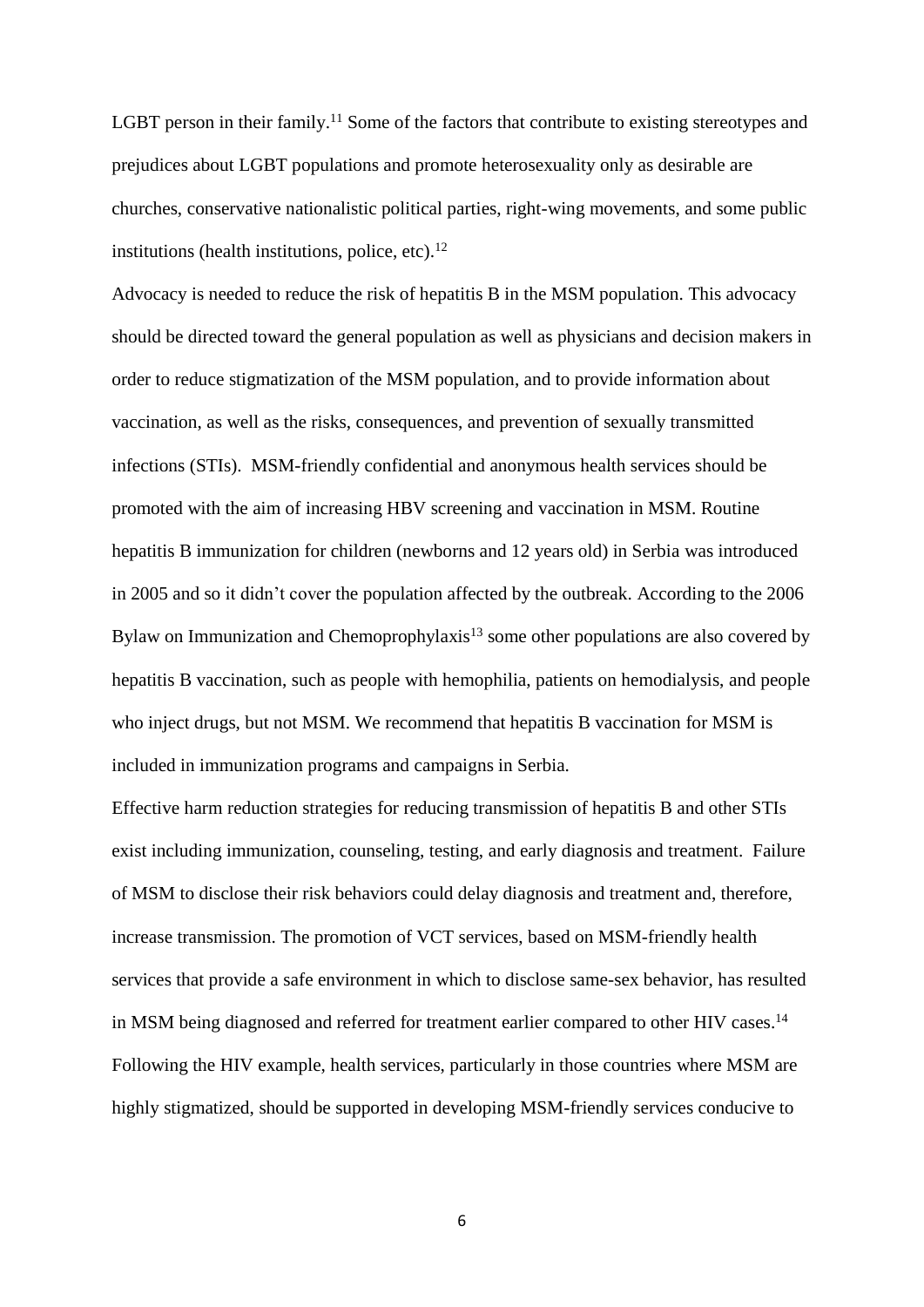disclosure. Such services would greatly increase the effectiveness of efforts to identify, treat, and decrease the transmission of hepatitis B and other STIs.

#### **Authors Disclosure Statement**

No competing financial interests exist.

## **References**

1. European Centre for Disease Prevention and Control: Hepatitis B surveillance in Europe – 2013. Stockholm: ECDC, 2015.

2. Urbanus AT, van Houdt R, van de Laar TJ, Coutinho RA: Viral hepatitis among men who have sex with men, epidemiology and public health consequences. Euro Surveill 2009;14(47):pii:19421.

3. European Centre for Disease Prevention and Control: Systematic review on hepatitis B and C prevalence in the EU/EEA. Stockholm: ECDC, 2016.

4. Sherman M: Strategies for managing coinfection with hepatitis B virus and HIV. Cleve Clin J Med 2009;76 Suppl 3:S30-S33.

5. Duric P, Ilic S: Sexually transmitted infections. In: Communicable diseases in AP Vojvodina 2010. Novi Sad: Institute of Public Health of Vojvodina, 2011. Available from: http://izjzv.org.rs/publikacije/ZarazneBolesti/ZB\_2010.pdf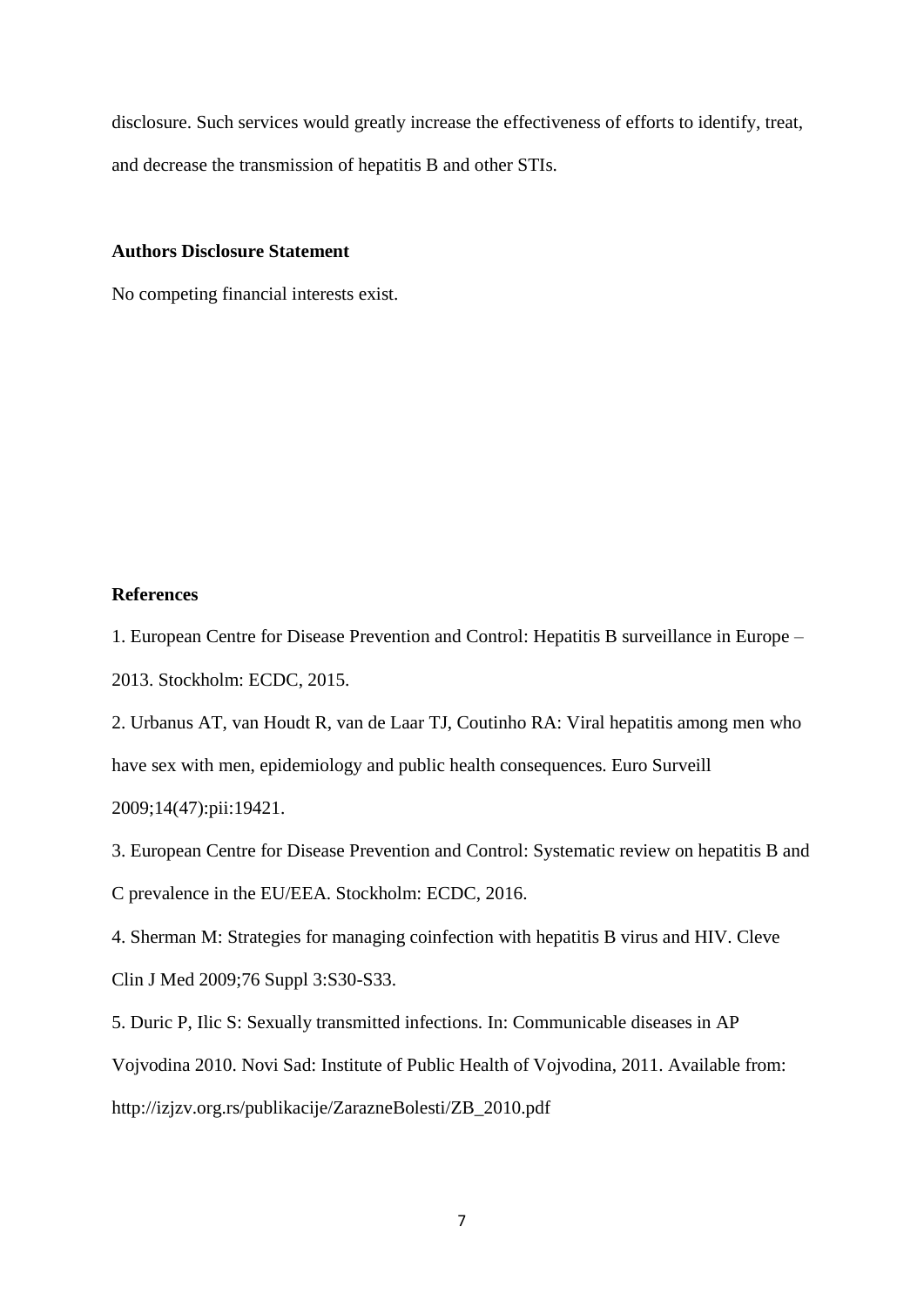6. Republic of Serbia: Law on Protection of Population from Communicable Diseases. Official Gazette of the Republic of Serbia, 2004;125. Available at:

http://www.zdravlje.gov.rs/tmpmz-

admin/downloads/zakoni1/zakon\_zastita\_od\_zaraznih\_bolesti.pdf7. Lazarevic I, Cupic M, Delic D, et al.: Prevalence of hepatitis B virus MHR mutations and their correlation with genotypes and antiviral therapy in chronically infected patients in Serbia. J Med Virol 2010;82:1160–1167.

8. Republic of Serbia: Law on the Prohibition of Discrimination. Official Gazette of the Republic of Serbia, 2009; no. 22. Available at:

http://www.paragraf.rs/propisi/zakon\_o\_zabrani\_diskriminacije.html9. Republic of Serbia: Strategy for Prevention and Protection of Discrimination. Official Gazette of the Republic of Serbia. 2013; no. 60. Available at:

http://www.ljudskaprava.gov.rs/sites/default/files/dokument\_file/strategija\_jul\_2013.pdf10. Republic of Serbia: Law on Patients' Rights. Official Gazette of the Republic of Serbia. 2013; no. 45. Available at: http://izjzv.org.rs/publikacije/ZarazneBolesti/ZB\_2010.pdf http://www.zdravlje.gov.rs/downloads/2013/Jun/Jul2013ZakonOPravimaPacijenata.pdf11. Commissioner for Protection of Equality by the Center for Free Elections and Democracy (CeSID): Report on public opinion survey: "Citizens' attitudes on discrimination in Serbia". Belgrade: CeSID, 2012.

12. Safe Pulse of Youth: Across homophobia. Belgrade: Safe Pulse of Youth, 2014. Available at: http://korak-hapi-step.eu/wp-content/uploads/2014/12/Prekoputahomofobije\_Analiza-%C5%BEivotnog-iskustva-LGBT-osoba-u-Srbiji-i-preporuke-zasmanjenje-diskriminacije.pdf13. Republic of Serbia: Bylaw on Immunization and Chemoprophylaxis. Official Gazette of the Republic of Serbia. 2006;11. Available at: http://www.podaci.net/\_z1/2133917/P-inzlek03v0611.html